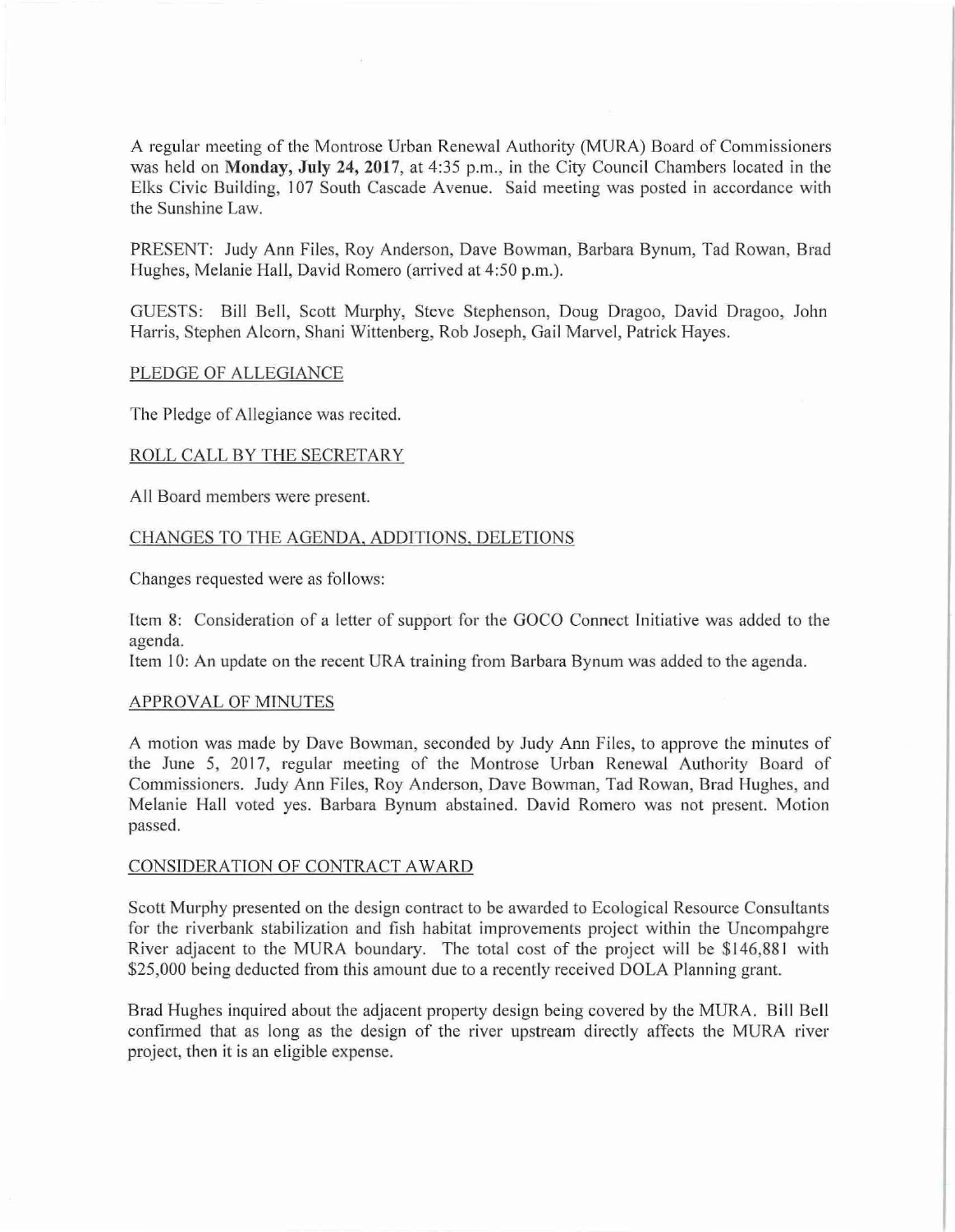Montrose Urban Renewal Authority July 24, 2017 Page 2 of 2

A motion was made by Judy Ann Files, seconded by Roy Anderson, to approve the award of the design contract to Ecological Resource Consultants for the total cost of \$146,881 minus the DOLA Planning grant of \$25,000. All voted yes. Motion passed.

# CONSJDERA TION OF PROMISSORY NOTE

The Board considered a Promissory Note between the Montrose Urban Renewal Authority and the City of Montrose in the amount of \$ 121 ,881.00 for the design and permitting of fish habitat and stream stabilization improvements within the Uncompahgre River adjacent to the MURA boundary.

A motion was made by Dave Bowman, seconded by Melanie Hall, to approve a Promissory Note for the amount of \$121,881.00 to loan to the MURA from the General Fund to be repaid through TIF revenues. All voted yes. Motion passed.

# DESIGN AND DEVELOPMENT UPDATE

Scott Murphy, Patrick Hayes, and Steve Stephenson discussed the public infrastructure layout and the potential location of the new Marriott Hotel and future infrastructure phases.

Scott Murphy asked for the MURA Board to consider allowing Chairman Tad Rowan to sign a letter of suppott for the City of Montrose upcoming "GOCO Connect Initiative" trail on behalf of the Montrose Recreation District, a \$2 million grant application that would construct trail connectivity between the MURA area and the community recreation center. The trail would inc lude some underpasses throughout the river corridor.

All board members gave consensus to allow Tad Rowan to sign a letter of suppott.

# CONSTRUCTION FINANCING OPTIONS AND TIMELTNE

Bill Bell presented on the financing options for the public infrastructure portion of Phase I.

#### URA TRAINING UPDATE

Barbara Bynum presented on her findings from the recent URA board training. Shani Wittenberg also attended the training.

### FUTURE MEETING DATES AND TOPICS

The next MURA Board of Commissioners meeting was scheduled for Wednesday, September 27, 2017, at 4:30 p.m. in the City of Montrose Centennial Meeting Room, 433 S. First Street.